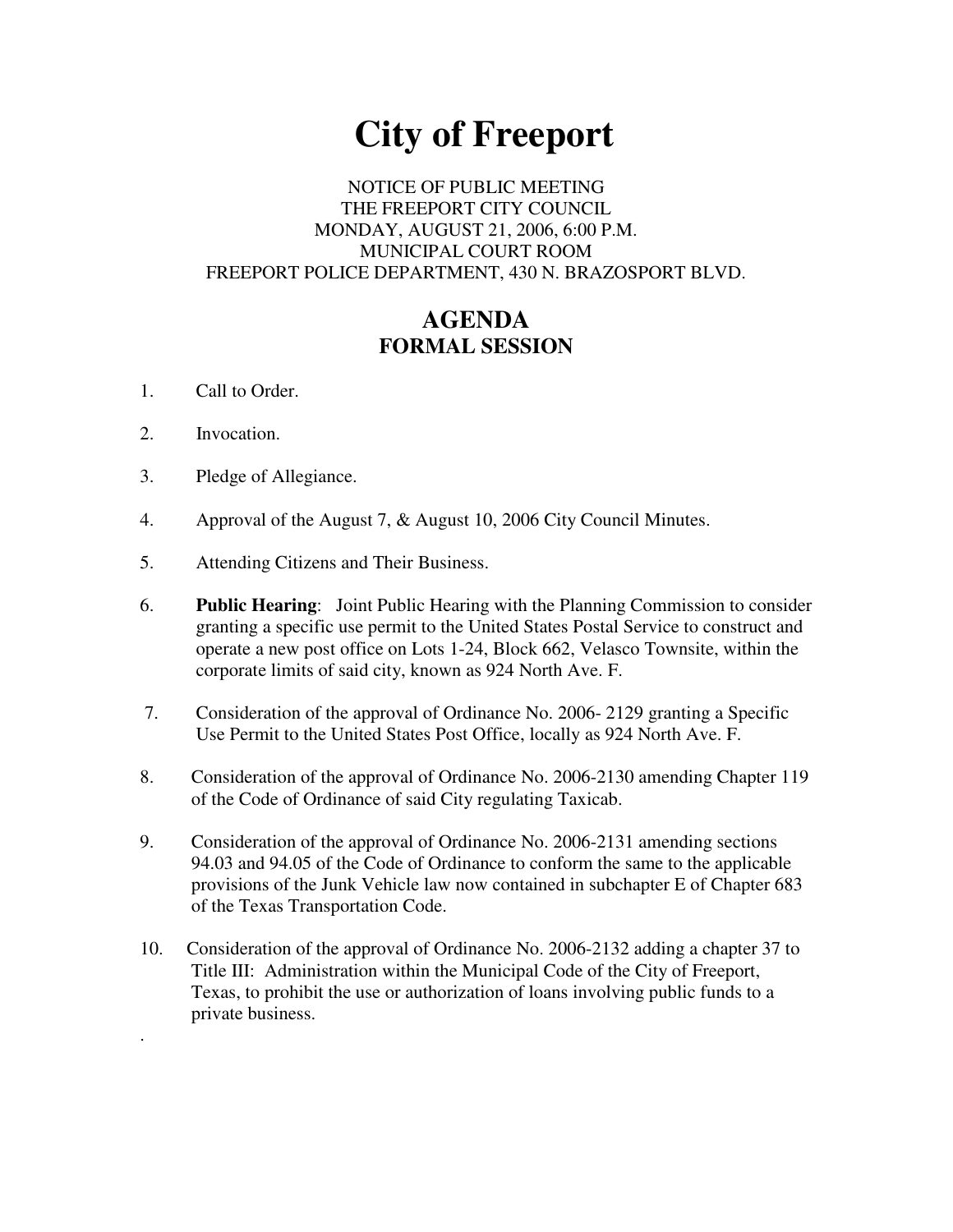- 11. Consideration of the approval of Ordinance No. 2006-2133 amending the budget for fiscal year 2005-2006.
- 12. Consideration of the approval of a request by Main Street for street closures to hold Summertime Blues Festival on September lst, 2nd, 3rd, and Summertime Blue Sprint Traithlon to take place on Sunday, September 3, 2006.
- 13. Consideration of the approval of authorizing the Mayor to sign an agreement with CenterPoint for an easement for a new transmission line along FM 1495.
- 14. Consideration of the approval of the need to levy tax rate in excess of the effective tax rate of 0.622612 for the 2006 tax year and setting the dates for the required public hearings.
- 15. Consideration of the approval of setting a date on adopting the budget for fiscal year 2006-2007.
- 16. Consideration of the approval of setting a date for rebidding Residential Solid Waste Services.

## Elected Official Report

#### **Work Session**

#### Administration Report

- A. Discussion concerning RiverPlace decking and fountain plans.
- B. Discussion concerning moving from privatization of Water & Sewer and Solid Waste to Municipal Services.
- C. Discussion concerning Exporter Drive.

#### **Executive Session**

- A. Section 551.071 Government Code Consultation with City Attorney concerning pending or contemplated litigation settlement offers or other matter in which his duty to the City Council under the Texas Disciplinary Rules of Professional Conduct of the State Bar of Texas clearly conflicts with Chapter 551, Government Code, to wit:
	- (l) Marina